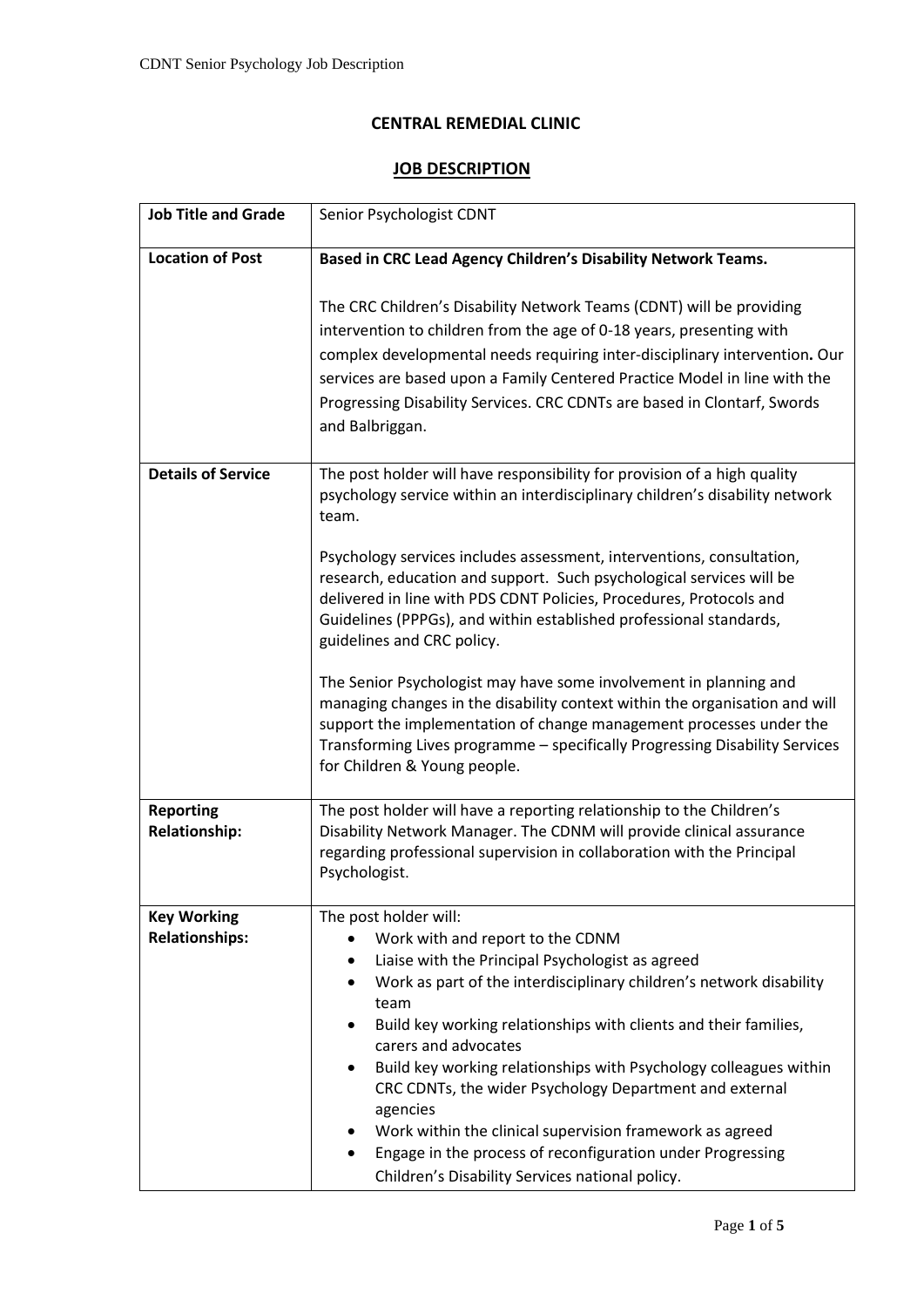| <b>Purpose of the Post</b>  | The post holder will:<br>Have responsibility for managing a workload and the effective<br>delivery of psychology services for their clients, in the context of an<br>interdisciplinary team within a family centred practice service<br>model<br>Deliver such services in line with service plans and objectives and<br>$\bullet$<br>within established professional standards, guidelines and policy<br>Have the responsibilities of a Mandated Person as outlined in the<br>Child Care Act 2015. |
|-----------------------------|----------------------------------------------------------------------------------------------------------------------------------------------------------------------------------------------------------------------------------------------------------------------------------------------------------------------------------------------------------------------------------------------------------------------------------------------------------------------------------------------------|
| <b>Person Specification</b> | <b>Professional/Clinical</b>                                                                                                                                                                                                                                                                                                                                                                                                                                                                       |
|                             | The Senior Psychologist will                                                                                                                                                                                                                                                                                                                                                                                                                                                                       |
|                             | Provide and/or oversee treatment and intervention programmes to meet<br>the identified psychological needs of children, their families within the<br>CDNT interdisciplinary team service, including assessment, consultation and<br>the provision of psychological therapies and interventions, in line with best<br>practice.                                                                                                                                                                     |
|                             | 1. Oversee and participate in clinical psychology work with other<br>disciplines both directly and through liaison and consultation,<br>promoting interdisciplinary working and the provision of integrated<br>services.                                                                                                                                                                                                                                                                           |
|                             | 2. Attend meetings, case conferences, professional meetings and<br>reviews within the designated CDNT service and provide<br>information to these meetings as appropriate.                                                                                                                                                                                                                                                                                                                         |
|                             | Provide clinical supervision to other psychology staff.<br>3.                                                                                                                                                                                                                                                                                                                                                                                                                                      |
|                             | 4.<br>To effectively prioritise and manage a clinical caseload                                                                                                                                                                                                                                                                                                                                                                                                                                     |
|                             | To keep accurate and contemporaneous clinical records through<br>5.<br>case file notes, reports and clinical reporting systems                                                                                                                                                                                                                                                                                                                                                                     |
|                             | To maintain statistical records as required for the interdisciplinary<br>6.<br>team and by the CDNT                                                                                                                                                                                                                                                                                                                                                                                                |
|                             | To participate in administrative activities necessary to enable the<br>7.<br>team to carry out its work effectively.                                                                                                                                                                                                                                                                                                                                                                               |
|                             | Provide, as required, clinical psychology reports to the service, HSE<br>8.<br>and TUSLA, the Child and Family Agency, the heads of other<br>services and the courts in accordance with professional standards.                                                                                                                                                                                                                                                                                    |
|                             | 9. Ensure anti-discriminatory practice and cultural awareness.                                                                                                                                                                                                                                                                                                                                                                                                                                     |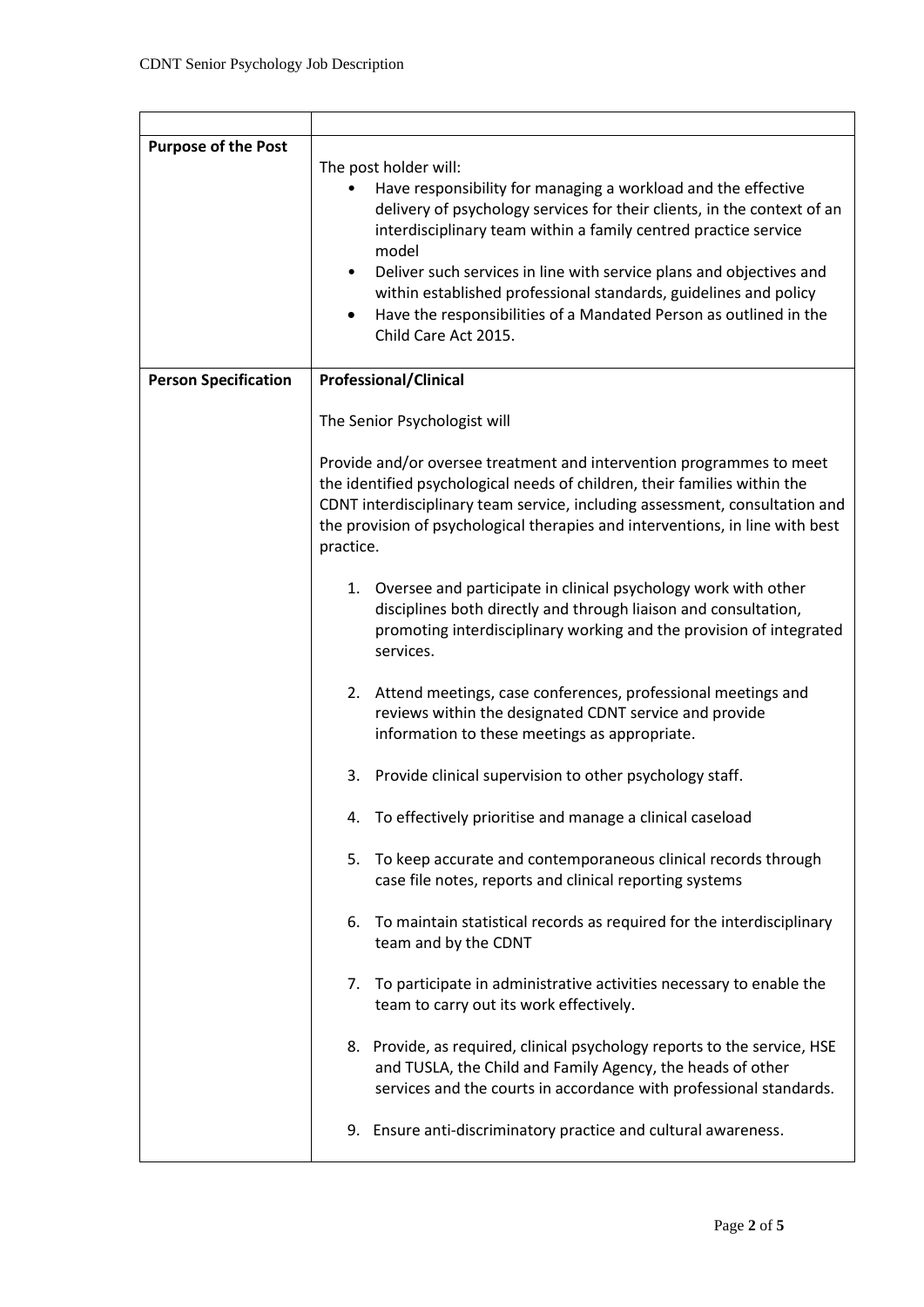|                                                        | Encourage and initiate psychological research and, where<br>10.<br>appropriate, initiate and/or participate in multi-disciplinary<br>research programmes.                                                                                                                                                                                                                                                                                                                                                                                                                                                                                                                                                                                                     |
|--------------------------------------------------------|---------------------------------------------------------------------------------------------------------------------------------------------------------------------------------------------------------------------------------------------------------------------------------------------------------------------------------------------------------------------------------------------------------------------------------------------------------------------------------------------------------------------------------------------------------------------------------------------------------------------------------------------------------------------------------------------------------------------------------------------------------------|
|                                                        | 11. Perform such other duties appropriate to his/her office as may be<br>assigned by the CDNM.                                                                                                                                                                                                                                                                                                                                                                                                                                                                                                                                                                                                                                                                |
|                                                        | The above Job Description is not intended to be a comprehensive list of all<br>duties involved and consequently, the post holder may be required to<br>perform other duties as appropriate to the post which may be assigned to<br>him/her from time to time and to contribute to the development of the<br>post while in office.                                                                                                                                                                                                                                                                                                                                                                                                                             |
|                                                        | The successful candidate must be familiar with all relevant national policies<br>and also have the following essential requirements:                                                                                                                                                                                                                                                                                                                                                                                                                                                                                                                                                                                                                          |
|                                                        | (i) a recognised University degree or diploma obtained with first or<br>a)<br>second class honours in which psychology was taken as a major<br>subject and honours obtained in that subject                                                                                                                                                                                                                                                                                                                                                                                                                                                                                                                                                                   |
|                                                        | and<br>(ii) hold a recognised postgraduate qualification in Clinical or                                                                                                                                                                                                                                                                                                                                                                                                                                                                                                                                                                                                                                                                                       |
|                                                        | <b>Educational Psychology</b><br>have a minimum five years satisfactory post graduate experience in<br>b)<br><b>Clinical or Educational Psychology</b>                                                                                                                                                                                                                                                                                                                                                                                                                                                                                                                                                                                                        |
|                                                        | possess the requisite knowledge of psychological assessment and<br>c)<br>intervention with this population                                                                                                                                                                                                                                                                                                                                                                                                                                                                                                                                                                                                                                                    |
|                                                        | demonstrate evidence of good planning and organisations skills and<br>d)<br>good team working ability                                                                                                                                                                                                                                                                                                                                                                                                                                                                                                                                                                                                                                                         |
|                                                        | excellent communication skills and experience of providing<br>e)<br>supervision.                                                                                                                                                                                                                                                                                                                                                                                                                                                                                                                                                                                                                                                                              |
| <b>Principal Duties and</b><br><b>Responsibilities</b> | The candidate must demonstrate the following skills:                                                                                                                                                                                                                                                                                                                                                                                                                                                                                                                                                                                                                                                                                                          |
|                                                        | <b>Communication and Interpersonal Skills</b>                                                                                                                                                                                                                                                                                                                                                                                                                                                                                                                                                                                                                                                                                                                 |
|                                                        | Demonstrate effective interpersonal and communication (verbal<br>and written) skills including skills in interdisciplinary working and the<br>ability to collaborate with colleagues.<br>Demonstrate a commitment to the delivery of a quality user centred<br>service, in the context of a family centred practice model.<br>Display awareness and appreciation of family centred practice and<br>clients their parents and carers as expert through experience<br>including promoting the role of service user and family in the<br>planning and decision making and service development.<br>Demonstrate the ability to empathise with and treat others with<br>dignity and respect<br>Demonstrate a willingness to develop IT skills relevant to the role. |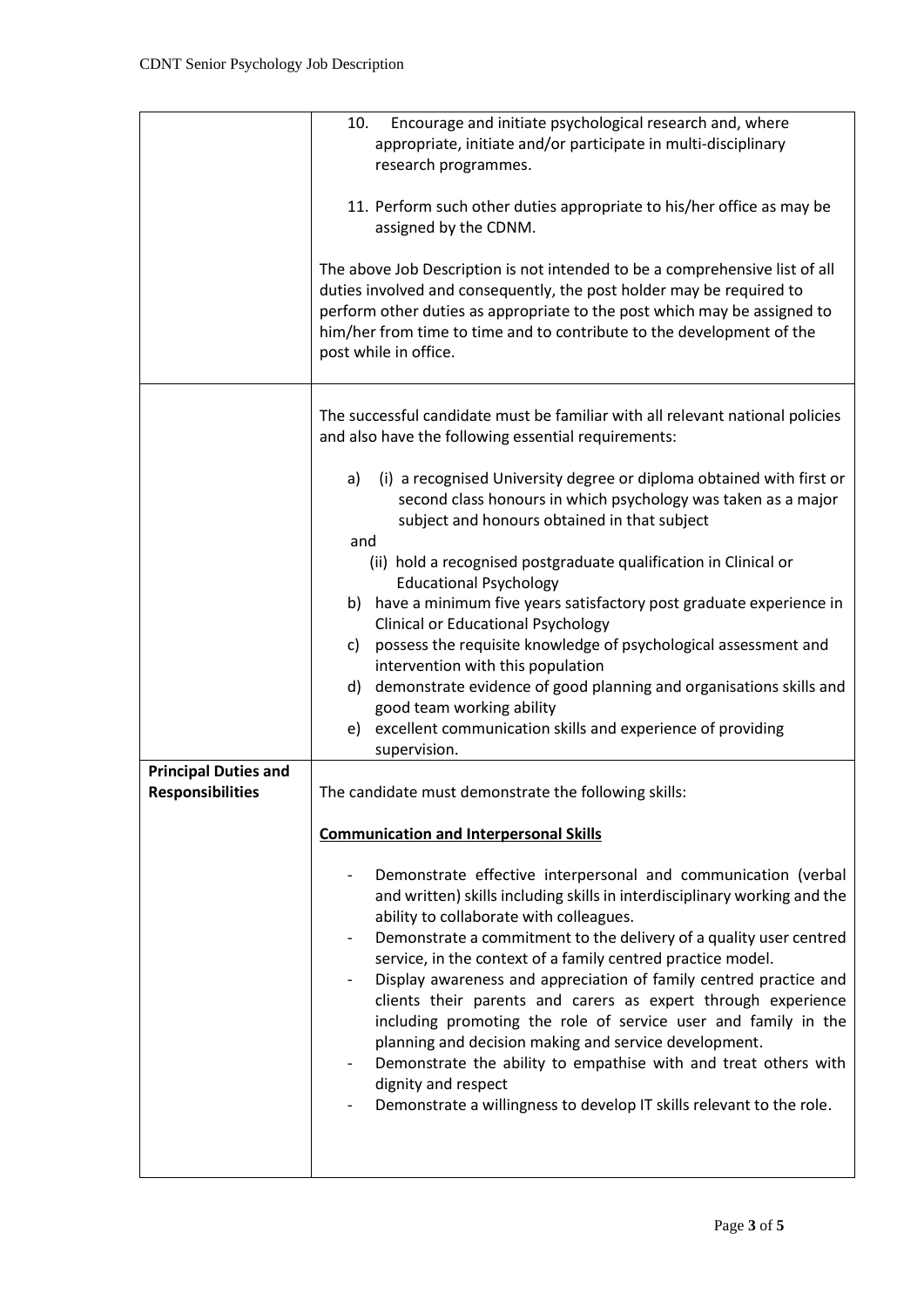| <b>Professional Knowledge</b>                                                                                                                                                                                                                                                                                                                                                                                                                                                                                                                                                                                                                                                                                                                                                                  |
|------------------------------------------------------------------------------------------------------------------------------------------------------------------------------------------------------------------------------------------------------------------------------------------------------------------------------------------------------------------------------------------------------------------------------------------------------------------------------------------------------------------------------------------------------------------------------------------------------------------------------------------------------------------------------------------------------------------------------------------------------------------------------------------------|
| Demonstrate sufficient professional knowledge and evidence based<br>practice to carry out the duties and responsibilities of the role to a<br>high standard<br>Demonstrate an ability to apply knowledge to best practice<br>Demonstrate an awareness of current professional issues, a<br>commitment to continuing professional development and a clear<br>understanding of professional ethics<br>Demonstrate knowledge of research methods.                                                                                                                                                                                                                                                                                                                                                 |
| <b>Overall suitability</b>                                                                                                                                                                                                                                                                                                                                                                                                                                                                                                                                                                                                                                                                                                                                                                     |
| - Demonstrate evidence of working as part of an interdisciplinary<br>team, with evidence of good ability to manage conflict and effectively<br>co work cases<br>Demonstrate effective supervision skills and a clear commitment to<br>the supervision process<br>- Demonstrate the ability to evaluate information and make effective<br>decisions especially with regard to service delivery<br>Demonstrate initiative and innovation in identifying areas for service<br>improvement<br>- Demonstrate ability to facilitate change and improve service delivery.                                                                                                                                                                                                                             |
| Training/CPD:                                                                                                                                                                                                                                                                                                                                                                                                                                                                                                                                                                                                                                                                                                                                                                                  |
| To share clinical and other skills with colleagues as appropriate<br>To attend and actively contribute to relevant clinical, professional<br>and service meetings.<br>To participate in training and development opportunities as<br>identified and agreed with the CDNM and Principal Psychologist<br>To participate in clinical supervision in accordance with PSI<br>supervision guidelines<br>To provide supervision and mentoring to the Basic Grade<br>Psychologist on the team in line with PSI supervision guidelines<br>To keep abreast of developments in national policies & strategies,<br>international best practice and impending legislation and its<br>perceived impact<br>To keep up-to-date with organizational developments within the<br>Irish health and social services |
| <b>Health &amp; Safety:</b>                                                                                                                                                                                                                                                                                                                                                                                                                                                                                                                                                                                                                                                                                                                                                                    |
| To promote a safe working environment in accordance with all<br>Health & Safety legislation<br>To be aware of and implement agreed policies, procedures and safe<br>professional practice by adhering to relevant legislation, regulations<br>and standards                                                                                                                                                                                                                                                                                                                                                                                                                                                                                                                                    |